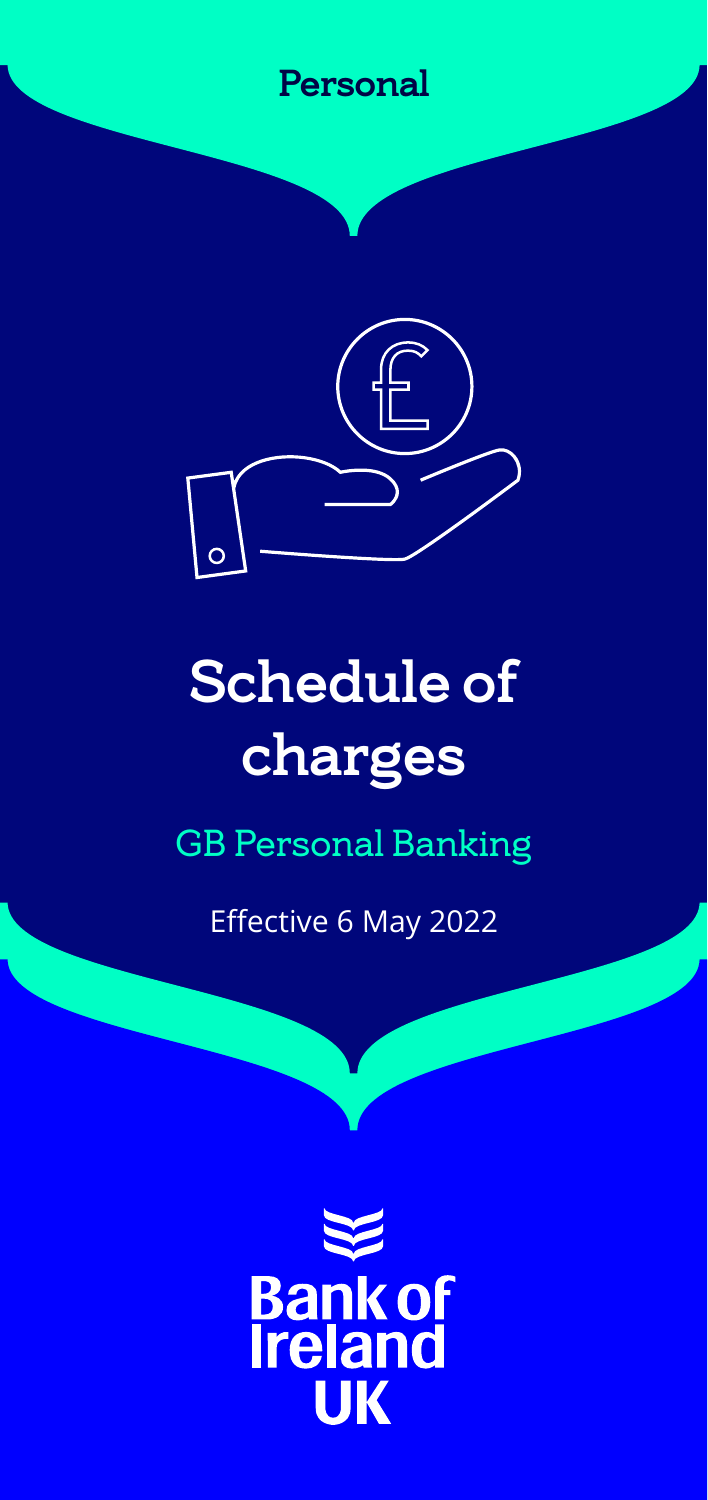### Personal products are no longer available for new customers.

There are no transaction fees fees for payments into or out of your Clear Account GB and there is no charge for us holding or running the account. This means that if you do not have or use an overdraft, and your account is never overdrawn, you will not have to pay any interest or charges. Other service charges will apply.

With a Clear Account, you do not pay anything for:

- paying by cheque;
- paying by standing order;
- $\blacktriangleright$  paying by direct debit;
- paying in and withdrawing cash at Post Office branches;
- using your Bank of Ireland UK card at a cash machine to make a cash withdrawal in pounds in the UK;
- using your Bank of Ireland UK card for making a cash withdrawal from any cash machine in Ireland;
- using your debit card to make a payment in pounds in the UK

We will tell you about any charges or interest we are going to take from your account at least 14 days before we take it.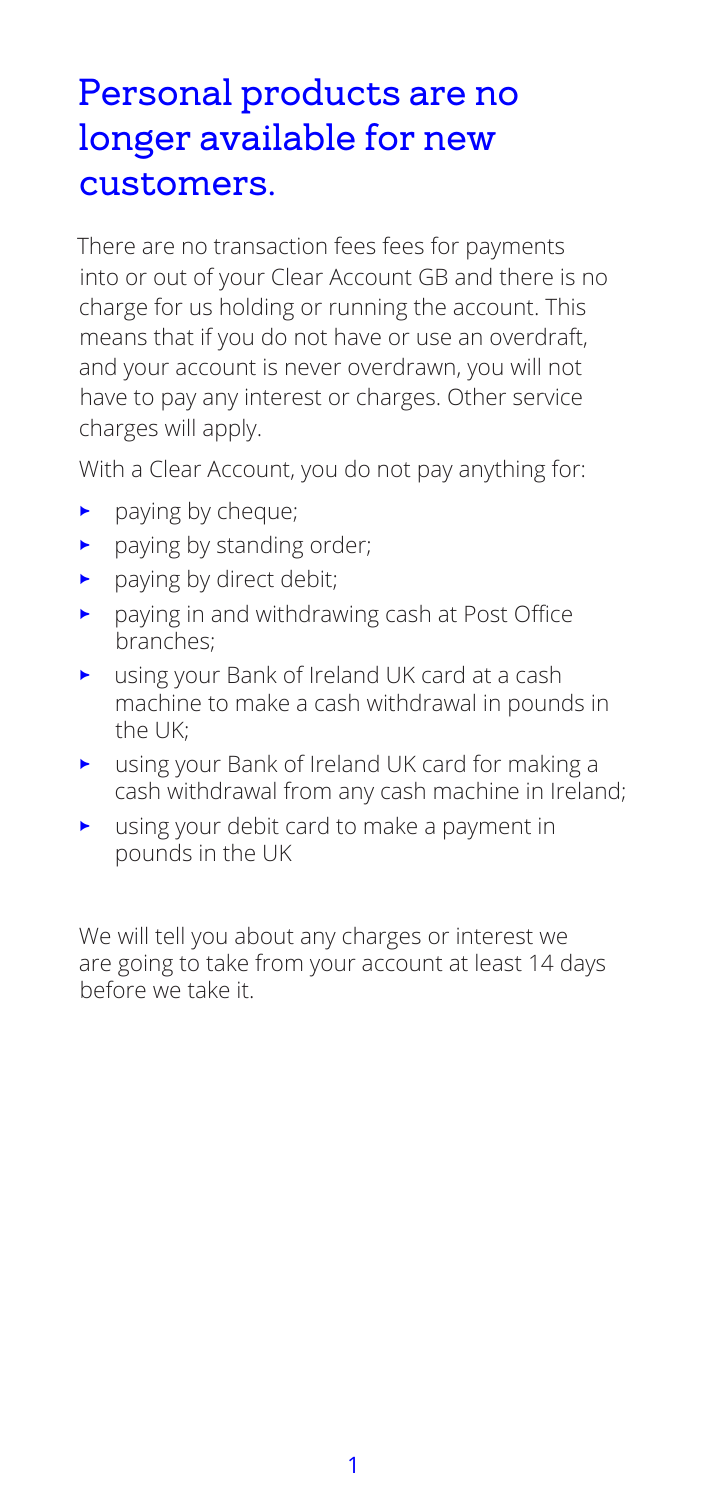## Monthly pack – pre-notification of unarranged overdraft charges

We will tell you about the following charges before we take them from your account:

- The unpaid charge for refusing a payment due to lack of funds
- Unarranged overdraft interest.

If you have to pay any of these charges each month we will send you a pack that will contain the following information:

- $\blacktriangleright$  A summary of charges that arose in the previous month, the payment each charge relates to, the date the charges arose and when we will take the charges from your account
- A monthly account summary, which shows all the payments to or from your account in the previous month.

Fees and interest will be charged to your account on separate dates and you will be advised of them in the pack.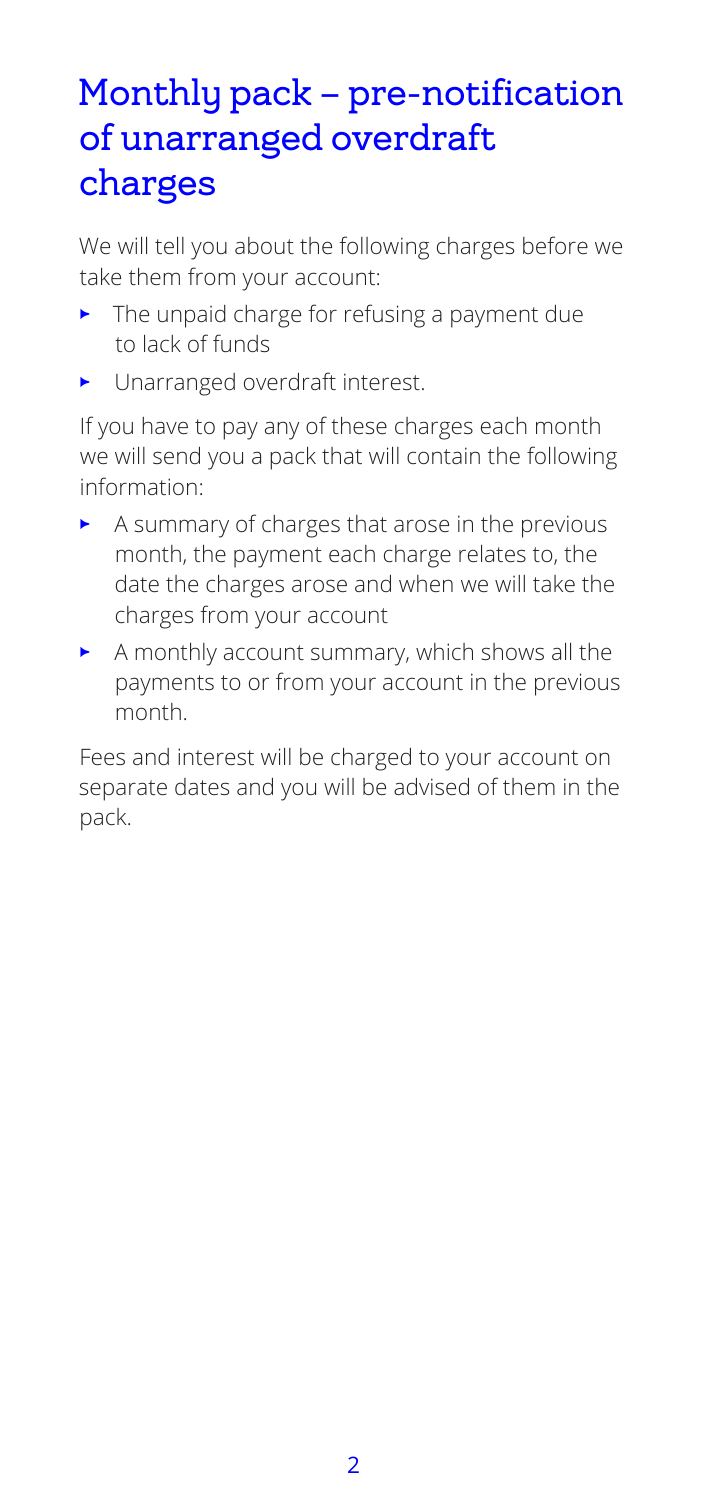### Statement of Fees

Once a year we will send you a summary of all the charges and interest on your account for the previous 12 months.

The Statement of Fees will contain the following:

- Any interest taken from your account or paid to your account.
- Any overdraft related charges taken from your account.
- Charges for services linked to your personal current account

### Current Account Charges

Unpaid item charge: We refuse a payment from your account due to lack of funds (or it would take you past your arranged overdraft limit). We will charge you for each payment item we refuse to pay and this will be charged monthly.

**£1.50 (per item)**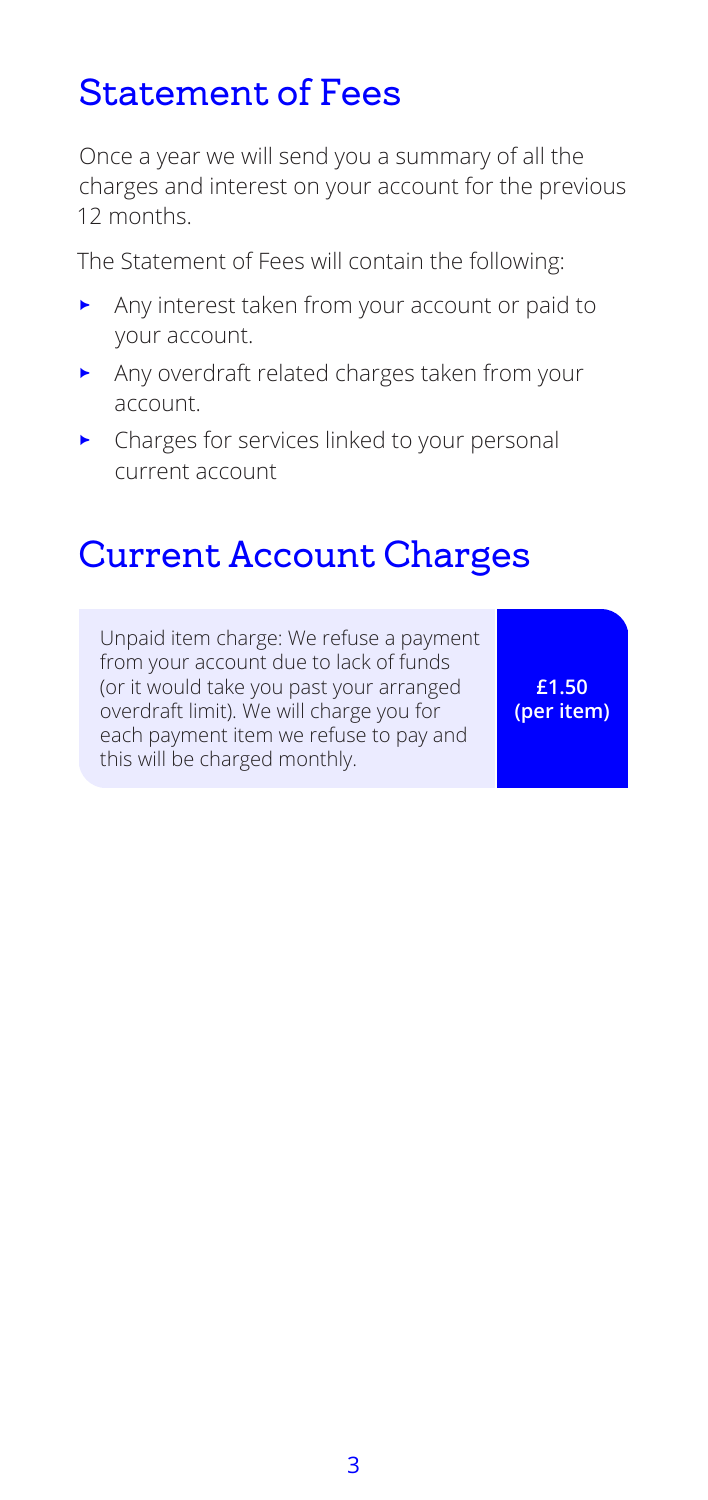### Monthly cap on unarranged overdraft charges

#### **1. Each current account will set a monthly maximum charge for:**

- **a.** going overdrawn when you have not arranged an overdraft; or
- **b.** going over/past your arranged overdraft limit (if you have one).

#### **3. This cap covers any:**

- **a.** interest and fees for going over/past your arranged overdraft limit;
- **b.** fees for each payment your bank allows despite lack of funds; and
- **c.** fees for each payment your bank refuses due to lack of funds.

We have set a monthly cap of £30 on your account which means that the maximum amount you will be charged as a result of exceeding, or attempting to exceed, the arranged overdraft limit on your account is £30 per month. This includes the "Unpaid item charge" for refusing a payment due to lack of funds, any unarranged interest and surcharge for exceeding your arranged overdraft limit.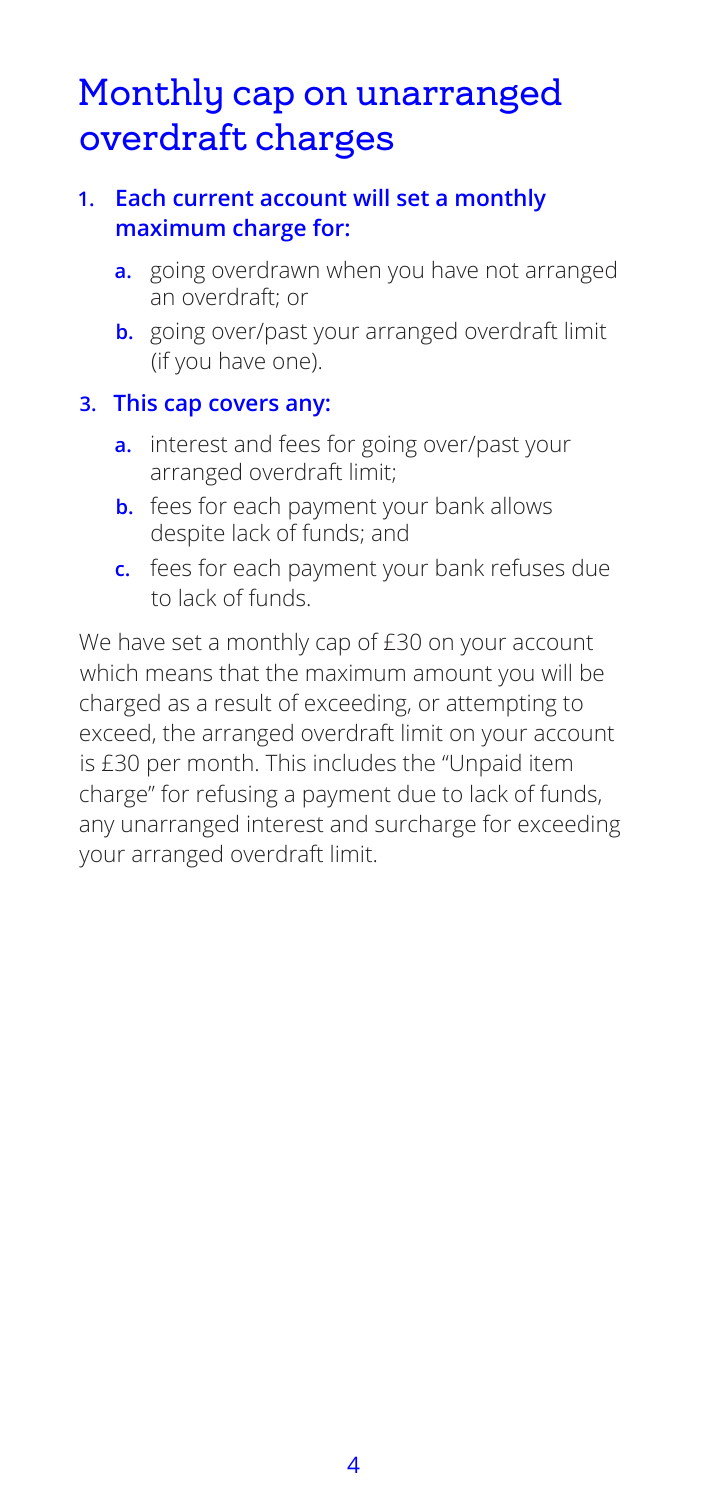### Text alerts

Text alerts help you stay in control of your money and can also help you avoid or reduce overdraft charges. We don't charge for sending you text alerts and we'll automatically register you to receive text alerts if you've provided us with a valid mobile phone number. Here are the text alerts we will send you and what you should do if you get one:

#### **Unarranged overdraft alerts**

- **1.** There are not enough funds in your current account to pay a cheque, direct debit, standing order or future dated payment so your account is at risk of accruing unarranged overdraft charges
	- You should check your standing orders and direct debits due on the day. To be sure of amounts, you might want to contact your direct debit originators. If you use digital banking you can check your future dated payments on 365 online, "Money Transfer" menu, option "View Payments Pending"
	- Make sure you transfer enough cleared funds bearing in mind any withdrawals from cash machines or debit card purchases made, as they will also reduce your account balance
	- If you can make a cash deposit or transfer enough money to your account by 12 noon (for cheque payments) or 2pm (all others), you could avoid fees and the payment could go through
	- If not enough cleared funds are available by this time, your payments will most likely be refused and you will incur unarranged overdraft charges.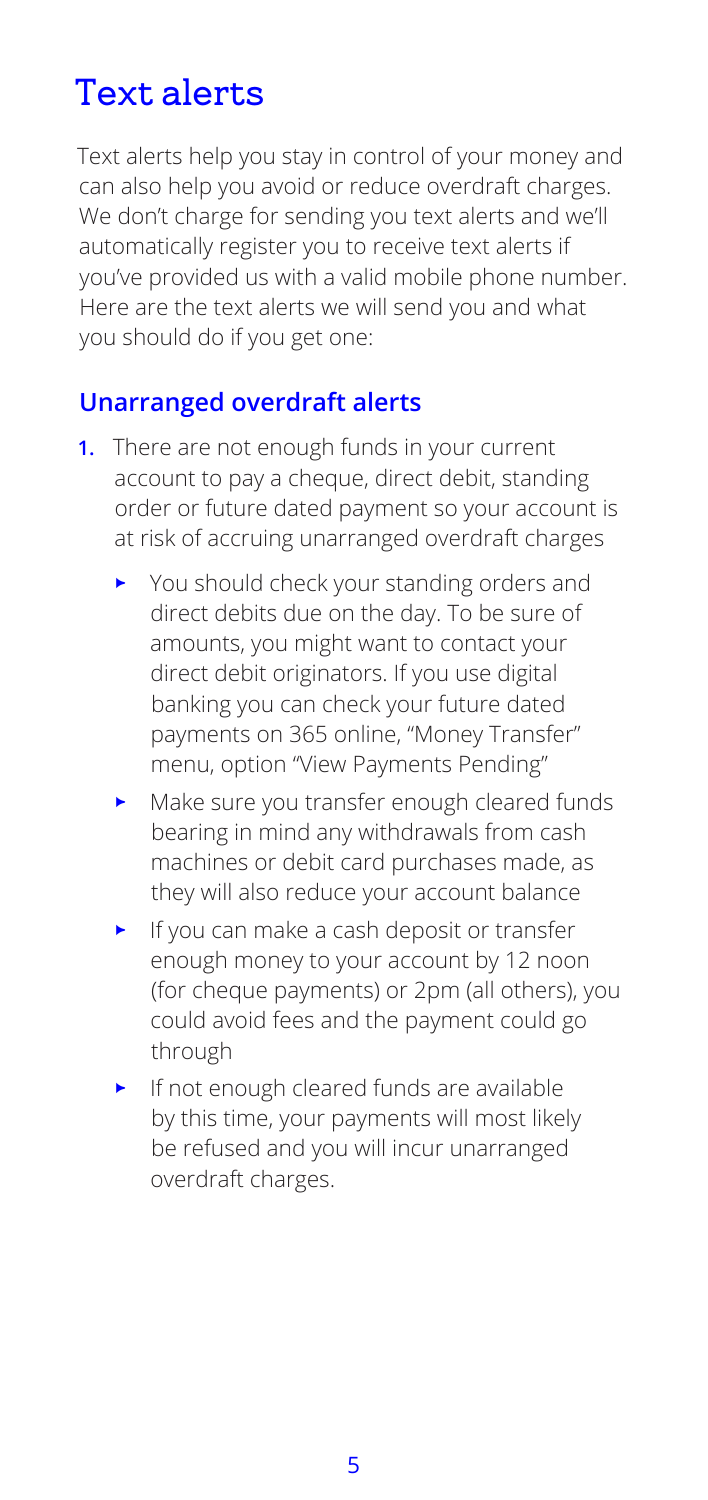- **2.** due to lack of funds and unarranged overdraft charges have accrued
	- $\blacktriangleright$  There wasn't enough money in your account to pay one or more payments (cheques, direct debits or standing orders) or the payment would have taken you past the arranged overdraft limit, so we declined these payments and you will incur unpaid transaction fee(s)
	- We recommend you check your account to understand what payments have not been paid and contact the payment recipient(s) to understand how the payment(s) can be made or retried
	- To avoid fees in future, make sure you have sufficient cleared funds in your account to cover all your outgoings. If you think you could benefit from an arranged overdraft facility call us on 0800 0850 444#
- **3.** Your current account has gone into an unarranged overdraft
	- $\blacktriangleright$  There wasn't enough money in your account to pay one or more payments (cheques, future dated payments, direct debits or standing orders) or the payment would have taken you past the arranged overdraft limit, however we allowed the payment(s) despite lack of funds so your account is now in an unarranged overdraft position
	- You should check your online banking or statements to understand which payment(s) have put your account into an unarranged overdraft
	- Try to return your account to credit within your arranged overdraft limit as soon as possible to avoid further interest or fees
	- While your account remains in unarranged overdraft, future payments may not be made and you will not receive further text alerts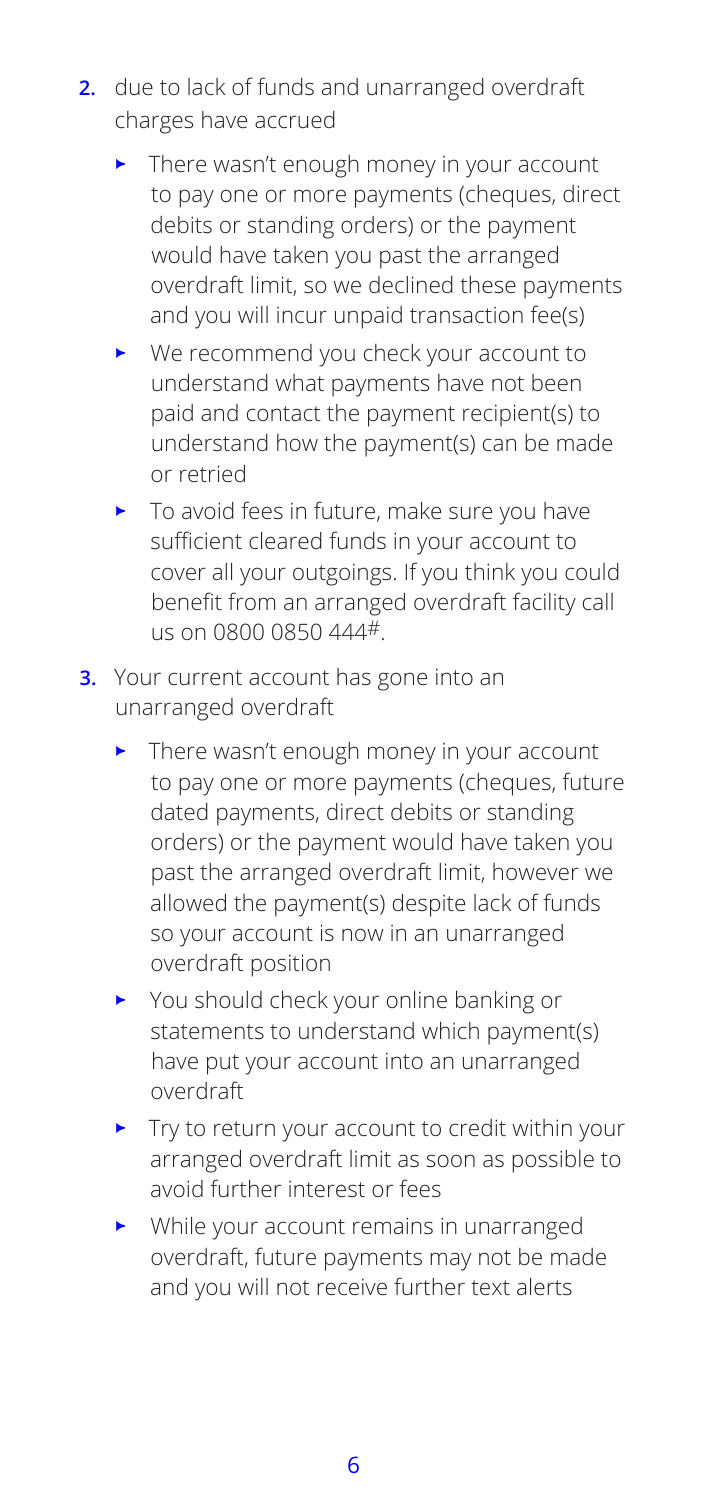• To avoid unarranged overdraft interest in future, please ensure you have sufficient cleared funds in your account to cover all your outgoings. You can talk to us if you think you could benefit from an arranged overdraft facility on 0800 0850 444#.

#### **Arranged overdraft alert**

- **1.** Your current account has gone into an arranged overdraft
	- Try to return your account to credit to reduce any interest that may be accruing
	- $\blacktriangleright$  Talk to us if you would benefit from some help managing your finances

#### **We'll send the alerts:**

Monday – Friday (except for UK Bank Holidays) after 8am

# For your security and to improve our service to you, we may record and monitor phone calls for training purposes.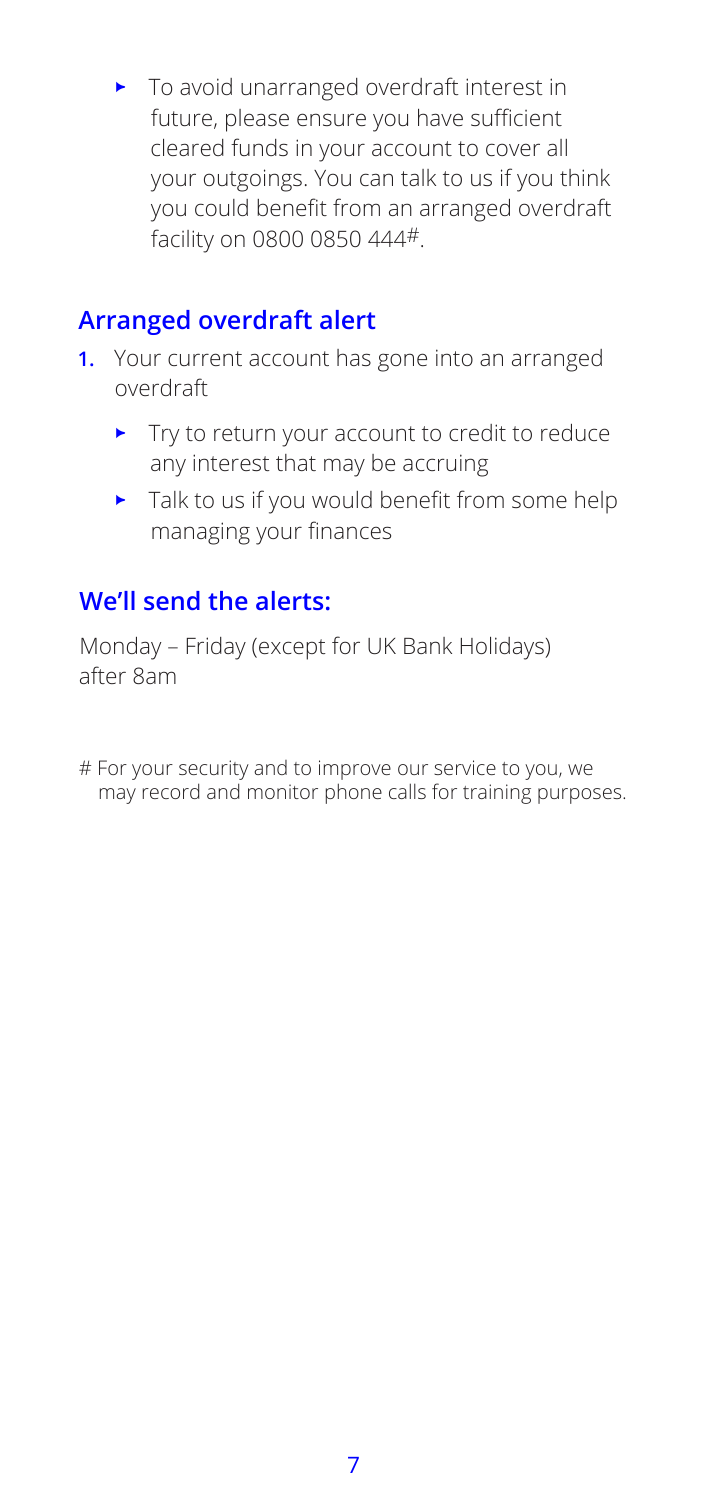So you know which account we're alerting you about we'll include the last four digits of your account number in the text. Although we try to ensure that all alerts are sent to you on time, you shouldn't rely on this service alone to give you the most accurate information about your account.

Please make sure we have an up-to-date mobile number for you. If you use digital banking you can update your mobile number by using the Service Desk option 'Manage Personal Current Account Alerts' on 365 online.

You can choose to opt out of alerts but by doing so you may incur avoidable unarranged overdraft charges:

- For unarranged overdraft alerts, use 365 Online. Just go to 'Manage Personal Current Account Alerts' on the Service Desk menu or call us on 0345 6016 157\*.
- For arranged overdraft alerts please call us on 0345 6016 157\*.
- \* Mon-Fri 8am-8pm, Sat 9am-5pm, UK Bank Holidays 10am-5pm, closed on Sundays. For your security and to improve our service to you, we may record and monitor phone calls for training purposes.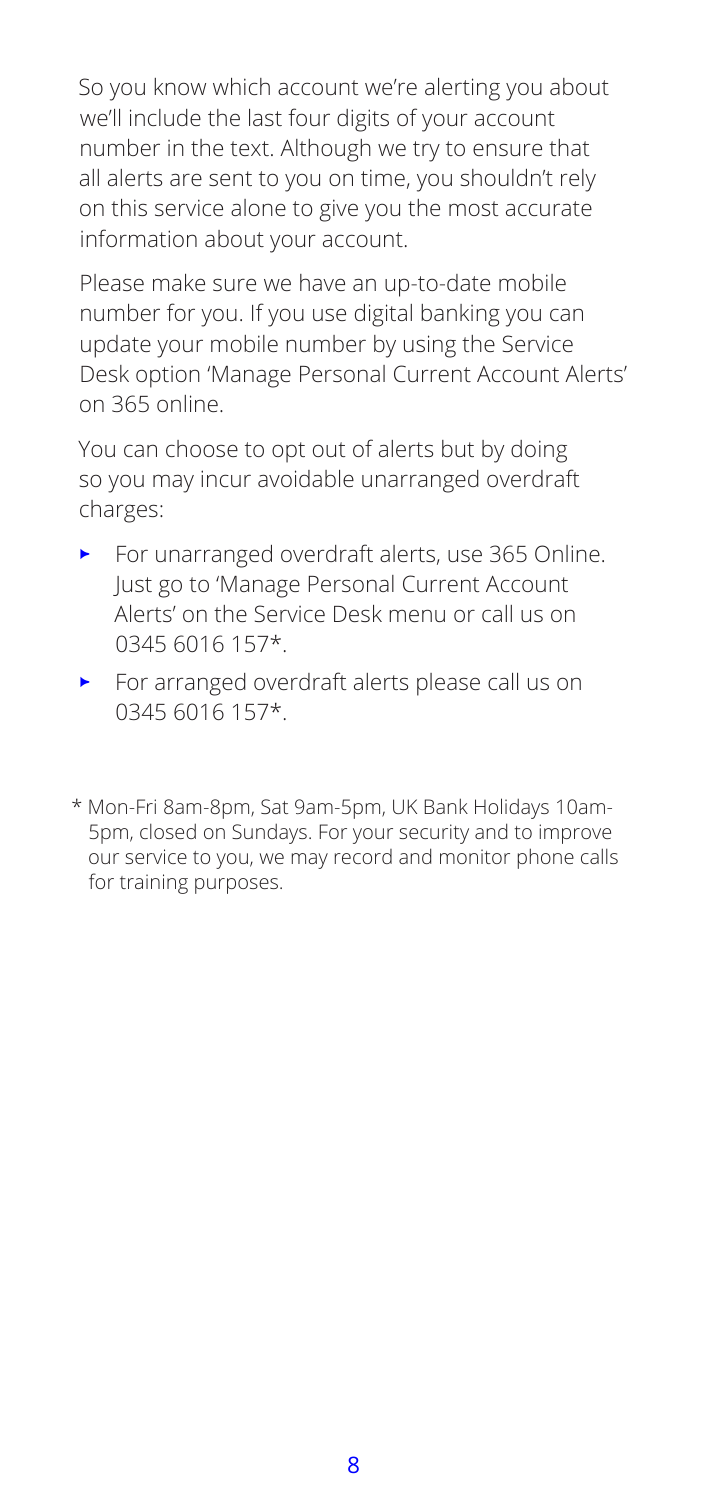## How to keep interest and charges as low as possible

- $\blacktriangleright$  Make sure there is enough money in your account. or enough of an arranged overdraft, to cover all your spending.
- Always discuss your borrowing needs before you go overdrawn or over an arranged overdraft limit.
- Make sure we have your most up to date mobile phone number to receive free text alerts.
- Register for 365 Digital Banking to be able to manage your account and make payments on the go.

Here are a few positive and simple steps that you can take to make sure you keep interest and charges down.

#### **Step 1**

Check your spending over the last month to see whether you tend to go overdrawn.

#### **Step 2**

If you tend to go overdrawn, do you have an arranged overdraft limit and is the overdraft limit enough to cover the amount you go overdrawn by? If so, you don't need to take any action.

#### **Step 3**

If you need to arrange a new or increased arranged overdraft, please call 0800 0850 444#.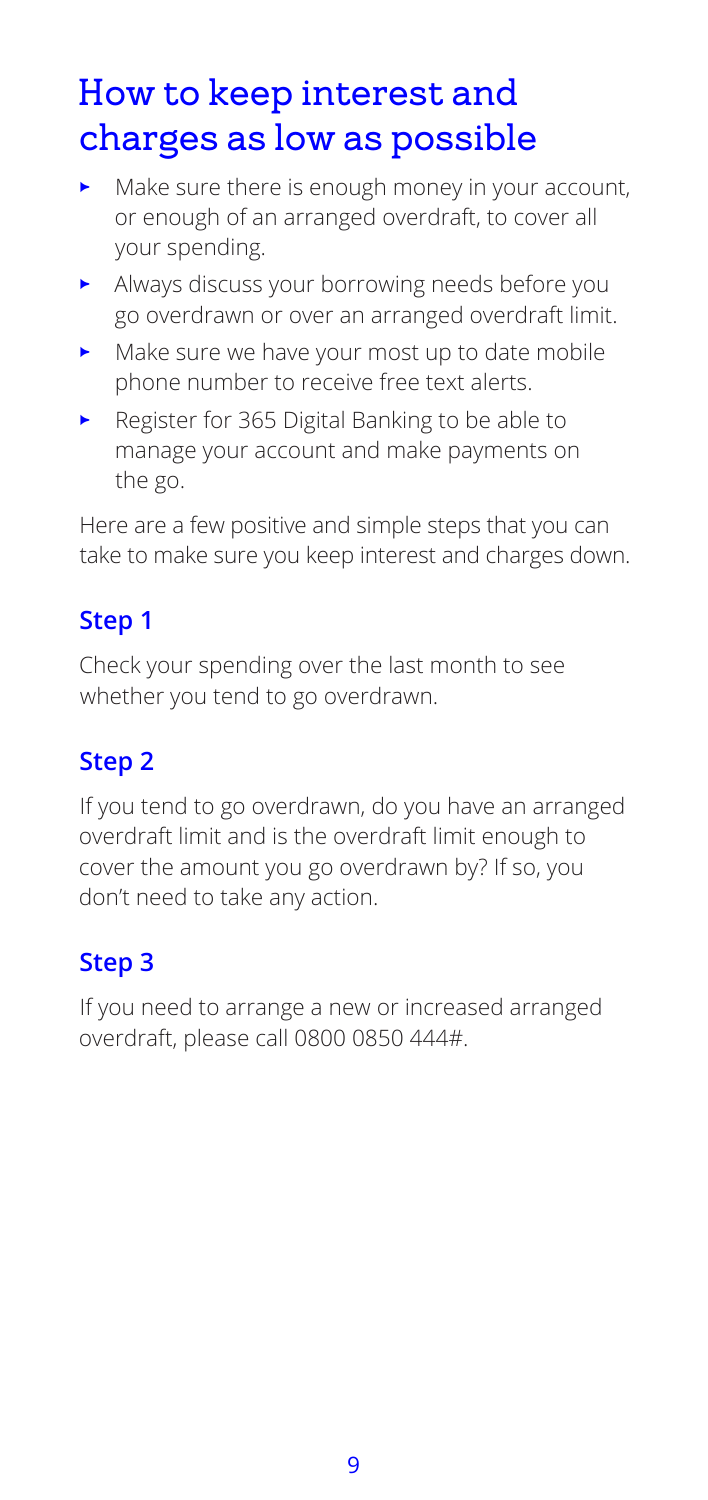## How to keep charges down

You can keep charges as low as possible by:

- Always keeping your account in credit or within any arranged overdraft limit; and
- Keeping all statements and documents we send you (to avoid you having to pay charges for copies).

# Other bank charges

These charges apply for any non-standard service you ask us to provide.

# Offset charge

If we agree to offset your debit and credit balances (that is, take the amount of any balance you have in one account off the overdraft in another account) when working out interest, we will make a charge of 1% of the amount of the credit balance used to offset the debit balance. You must pay this charge for every day we offset your credit and debit balances, and we will take it from your account at the same time as we take interest from it.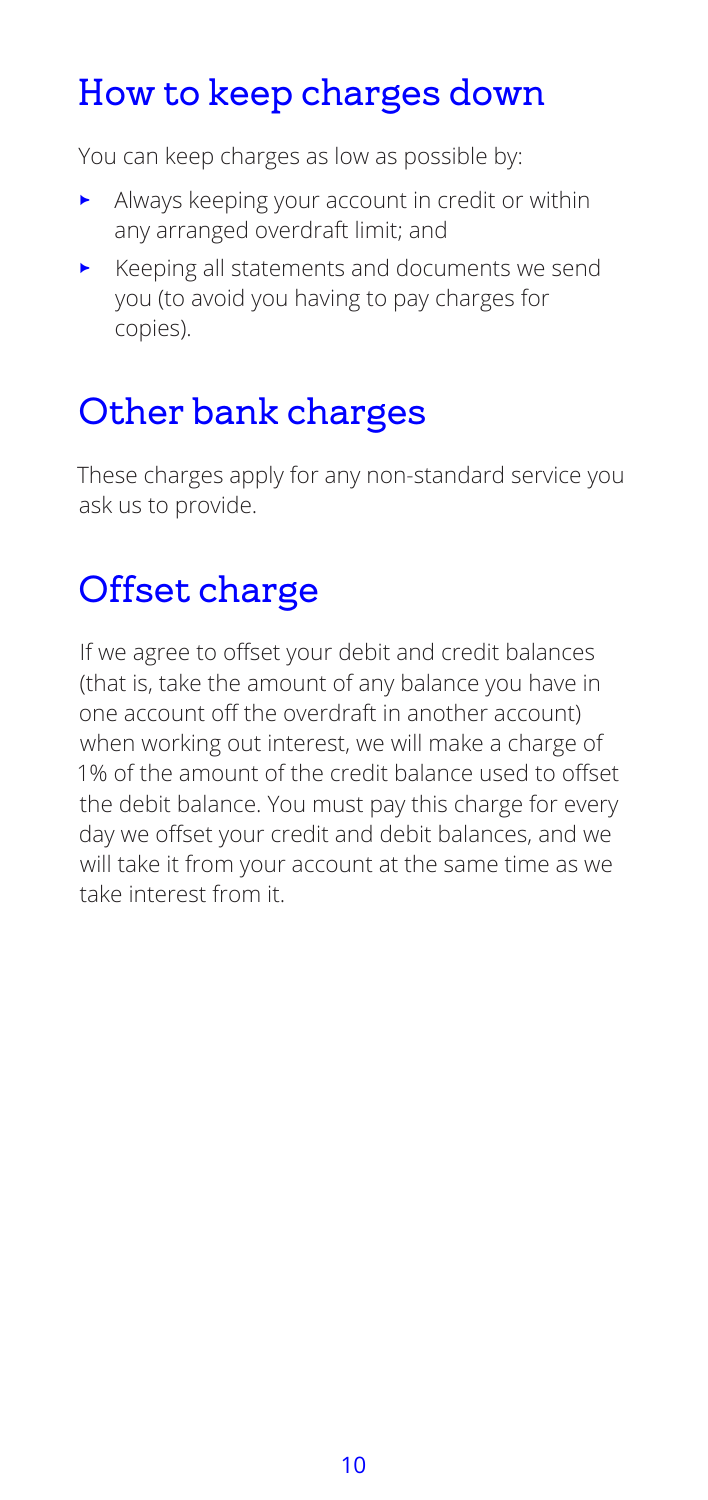| Debit Card Payment in a foreign<br>currency (non-sterling transaction<br>fee)                                                                                                                                                                                                   | 2.75% of the<br>amount of<br>the payment                       |
|---------------------------------------------------------------------------------------------------------------------------------------------------------------------------------------------------------------------------------------------------------------------------------|----------------------------------------------------------------|
| <b>Cash withdrawal in foreign</b><br>currency<br>Cash withdrawal in any<br>foreign currency (non-sterling<br>transaction fee)<br>- Additional charge (non-sterling<br>cash fee) if the cash withdrawal is<br>made in the UK or<br>made outside of the EEA<br>►<br>not in €<br>► | 2.75% of<br>the amount<br>withdrawn<br>£1.50 per<br>withdrawal |
| The machine will give you notice<br>that you may be charged.                                                                                                                                                                                                                    |                                                                |
| There are no charges for<br>withdrawing Euros at Bank of<br>Ireland cash machines in Ireland                                                                                                                                                                                    |                                                                |
| Copies of past statements                                                                                                                                                                                                                                                       | Free                                                           |
| Extra statements<br>(more than one per month)                                                                                                                                                                                                                                   | £3 each                                                        |
| Cancelling a cheque                                                                                                                                                                                                                                                             | £7.50                                                          |
| Sending money within the UK -<br><b>Telegraphic transfers (CHAPS)</b>                                                                                                                                                                                                           | £25                                                            |

between banks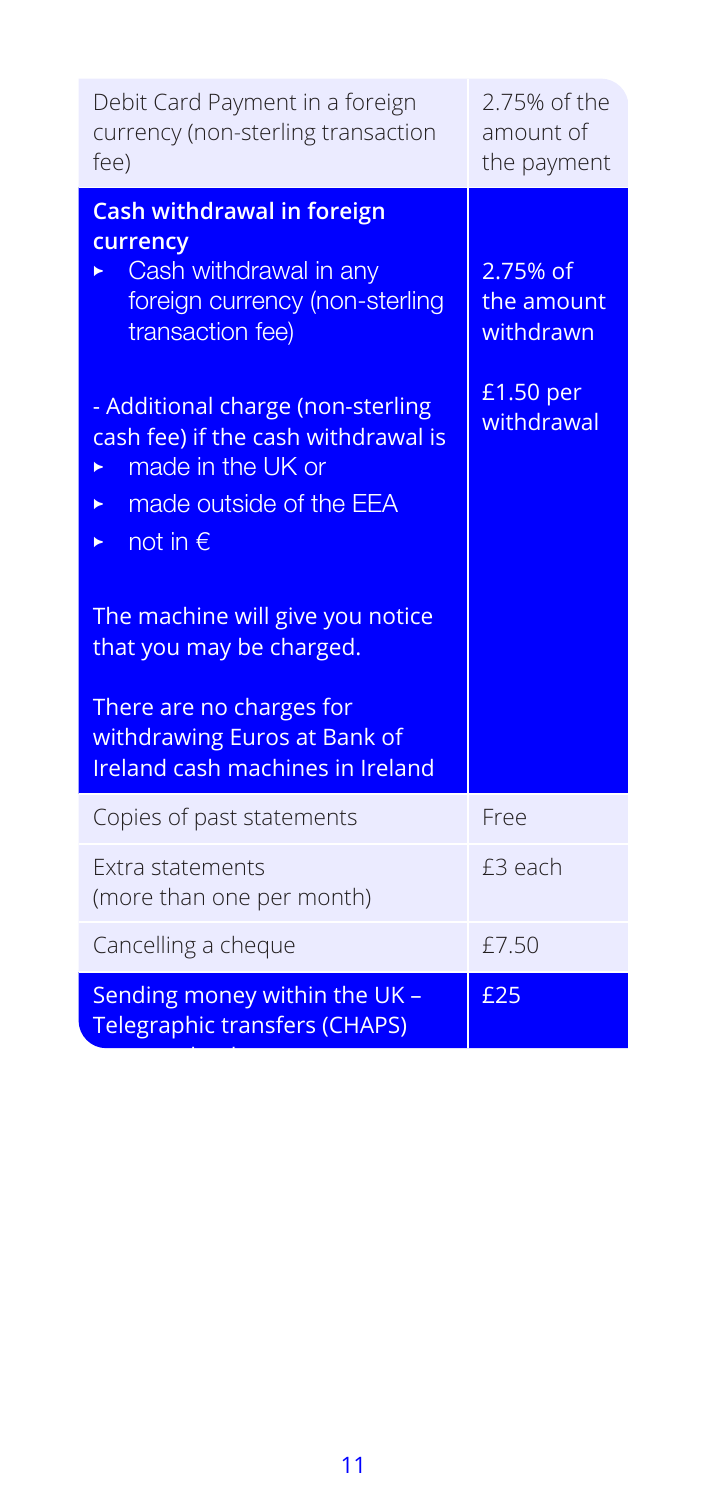| Replacing a Bank of Ireland UK<br>Visa Debit Card                        | Free      |
|--------------------------------------------------------------------------|-----------|
| Giving you a banker's draft<br>(in sterling)                             | £10       |
| Setting up a direct debit                                                | Free      |
| Cancelling a direct debit                                                | Free      |
| Getting behind with loan<br>repayments<br>Charge for each missed payment | £35       |
| <b>Making or answering enquiries</b><br>about your financial situation   | £7.50+VAT |
| Ending a term deposit early                                              | From £25  |

# Foreign Exchange Charges

| Sending and receiving money from outside<br>the UK                       |                   |  |
|--------------------------------------------------------------------------|-------------------|--|
| 0.2% of sterling equivalent:                                             | min f6<br>max f40 |  |
| Receiving money from outside the UK<br>UK (Bank of Ireland UK customers) | £6.00             |  |
| Sending money outside the UK                                             | £25.00            |  |
| Sending money outside the UK to<br>Bank of Ireland, Republic of Ireland  | £10.00            |  |
| For some payments within the EU/ EEA, transaction                        |                   |  |

For some payments within the EU/ EEA, transaction charges relating to Telegraphic Transfer payments must be shared between the payer and the payee.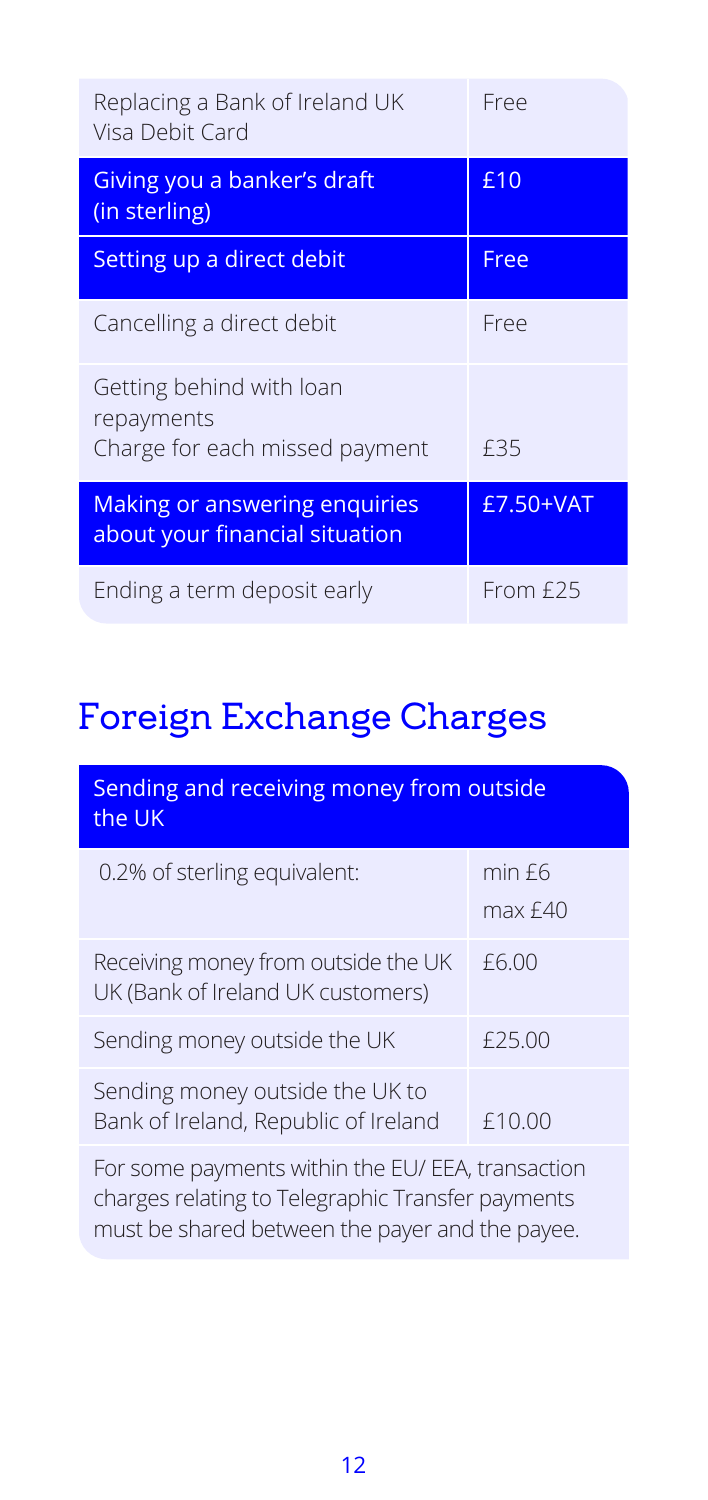# Sending money outside the UK – SEPA Payments (Euro only)

If a payment request meets the following criteria no charges will apply:

- $\blacktriangleright$  The payment is in Euros
- The payment must be going to a EU/EEA country
- The International Bank Account Number (IBAN) of the beneficiary is provided
- The Bank Identifier Code (BIC) of the beneficiary bank is provided
- The beneficiary's name and address is provided
- $\blacktriangleright$  There is no specified value date
- The charges option SHARED must be selected

Bank of Ireland UK standard charges for sending or receiving money from outside the UK will apply if:

- $\blacktriangleright$  The payment is a currency other than Euros, or in Euros but going outside of the EU/EEA
- The payment request is for the same day or next day
- The beneficiary IBAN or BIC is not supplied or these are incorrect.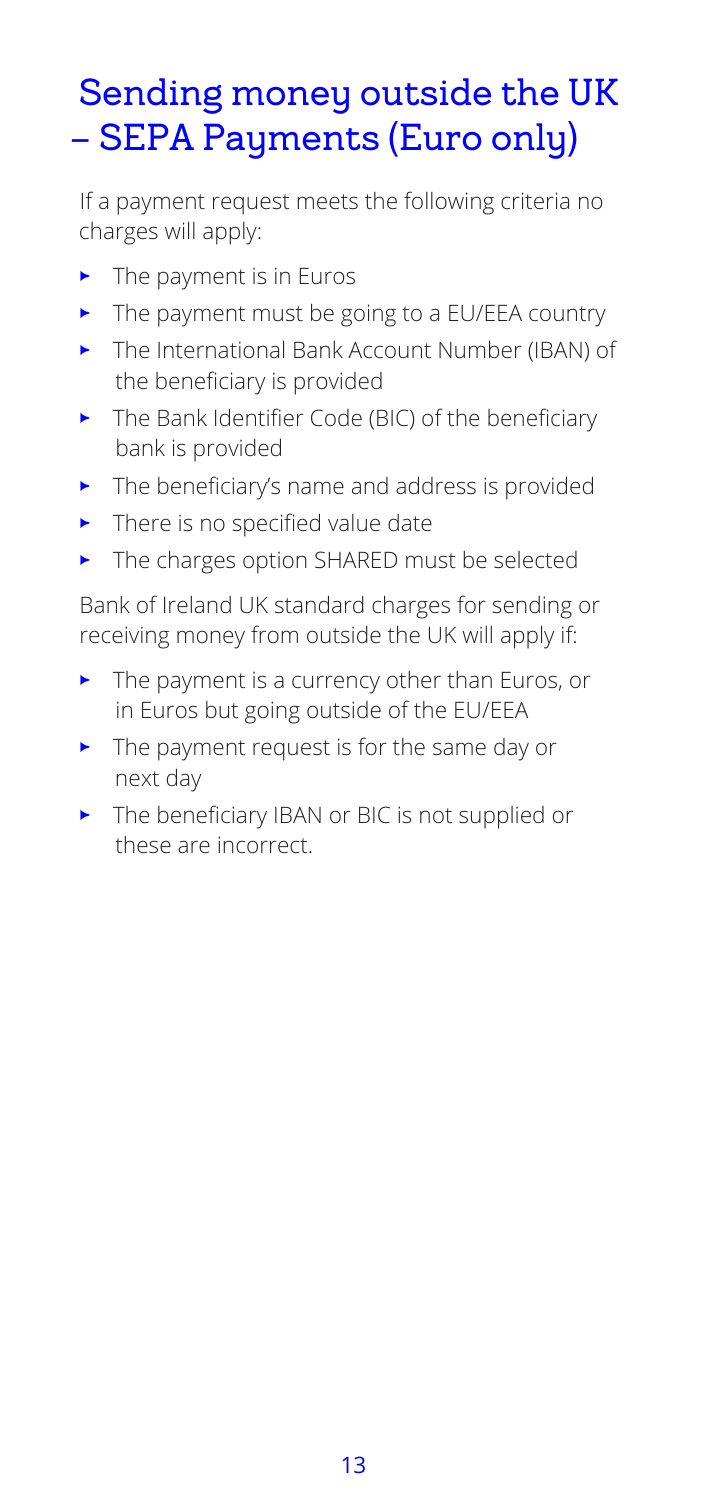### Customers resident in the Republic of Ireland

If your address is in the Republic of Ireland and you use any card issued on your account at any time during the year, you may be liable for the annual Irish Government Stamp Duty. If you are liable, we will debit the sterling equivalent of this tax directly from your account.

More information is available on the Irish Tax & Customs website: www.revenue.ie/en/tax/stamp-duty/ leaflets/stamp-duty-financial-cards.html

We may vary or amend charges. All proposed changes will be notified to you at least two months before they take effect\*

We may tell you about any changes by any of the following means:

- Advertising in the press
- Sending you a written notice

\*All changes will be deemed to be accepted by you unless you advise us to the contrary. You have the right to terminate your agreement with us immediately, without charge, before such changes take effect.

If you wish to do this please contact us. You can also find out about our charges by contacting us on